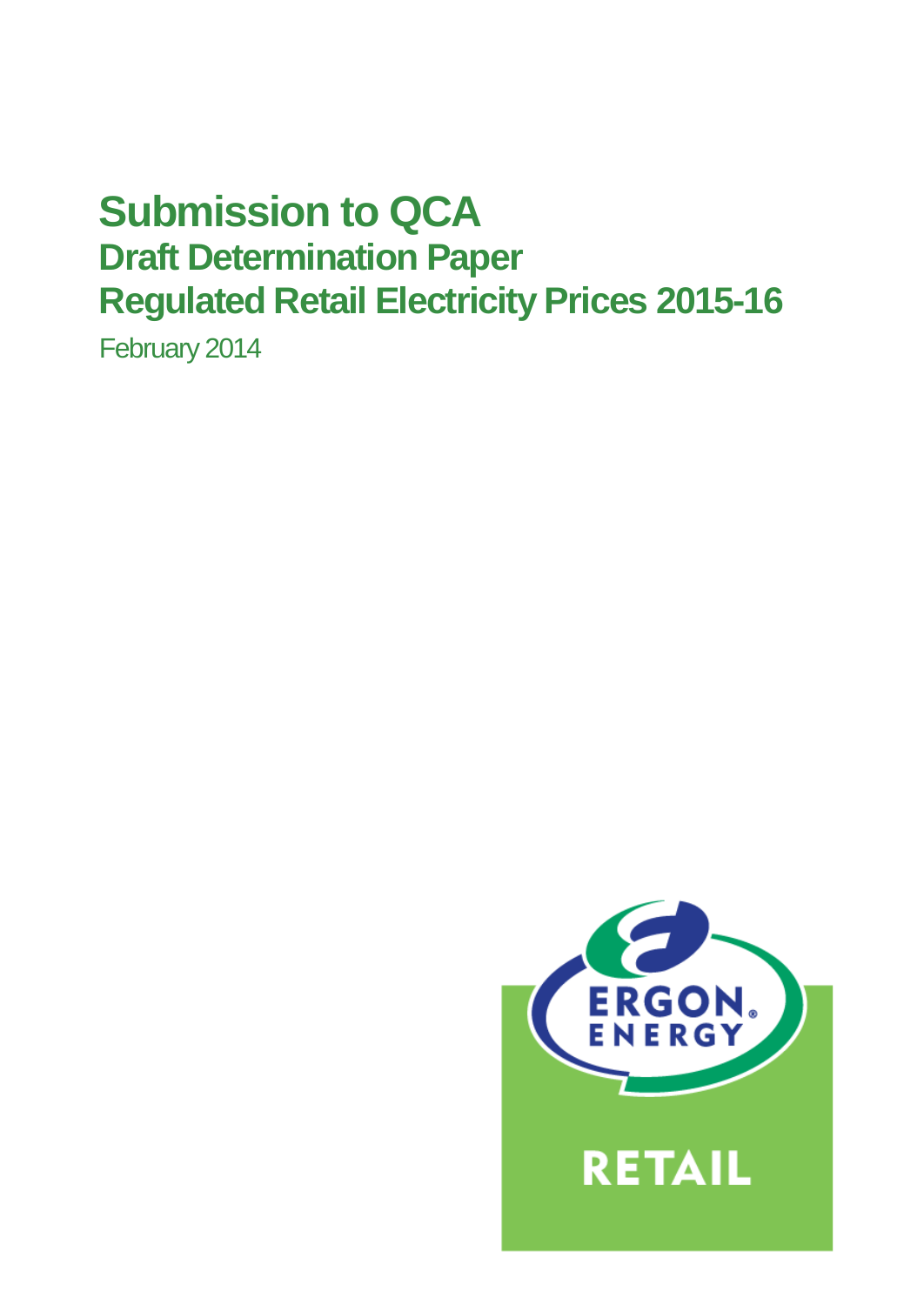# **BACKGROUND**

Ergon Energy Queensland Pty Ltd (EEQ) welcomes the opportunity to provide comment on the Queensland Competition Authority's (QCA) Draft Determination on Regulated Retail Electricity Prices for 2015-16.

EEQ is a proud Queensland company that provides electricity to more than 700,000 homes and businesses and helps regional Queenslanders manage their energy consumption. With our roots firmly entrenched in regional Queensland, we have a team of people servicing regional Queensland customers from our contact centres and offices located in Townsville, Rockhampton, Maryborough and Brisbane. We also firmly believe in supporting our local communities by providing regional jobs and engaging in community partnerships such as the Royal Flying Doctor Service.

EEQ acknowledges the increasing pressure electricity prices are placing on our customers' household budgets and businesses and support activity to create a cost-competitive market.

We are supportive of a competitive electricity market in Queensland and will eagerly observe the removal of regulated prices in the South East Queensland market from 1 July 2015 and the subsequent outcomes.

We acknowledge the challenges that exist around the Uniform Tariff Policy (UTP) with the removal of regulated prices in South East Queensland in 2015-16 and the State Government's future direction for the Queensland electricity market. We believe the requirements of the Delegation assist in ensuring that we remain on the pathway to achieving a competitive electricity market in regional Queensland.

In respect of the above, we believe a consistent approach to pricing needs to be applied to ensure we continue to transition along this path. We therefore support the QCA using the same methodology for pricing for 2015-16 as used in 2014-15. Further, EEQ supports tariff options that enable customers to respond to price signals, empowering them to take control of their energy costs either by load shifting or reducing total consumption.

In the remainder of this submission, EEQ has provided direct responses to each of the decisions from the QCA in its Draft Determination. We welcome the opportunity to discuss any aspects of this submission or to provide further information directly to the QCA.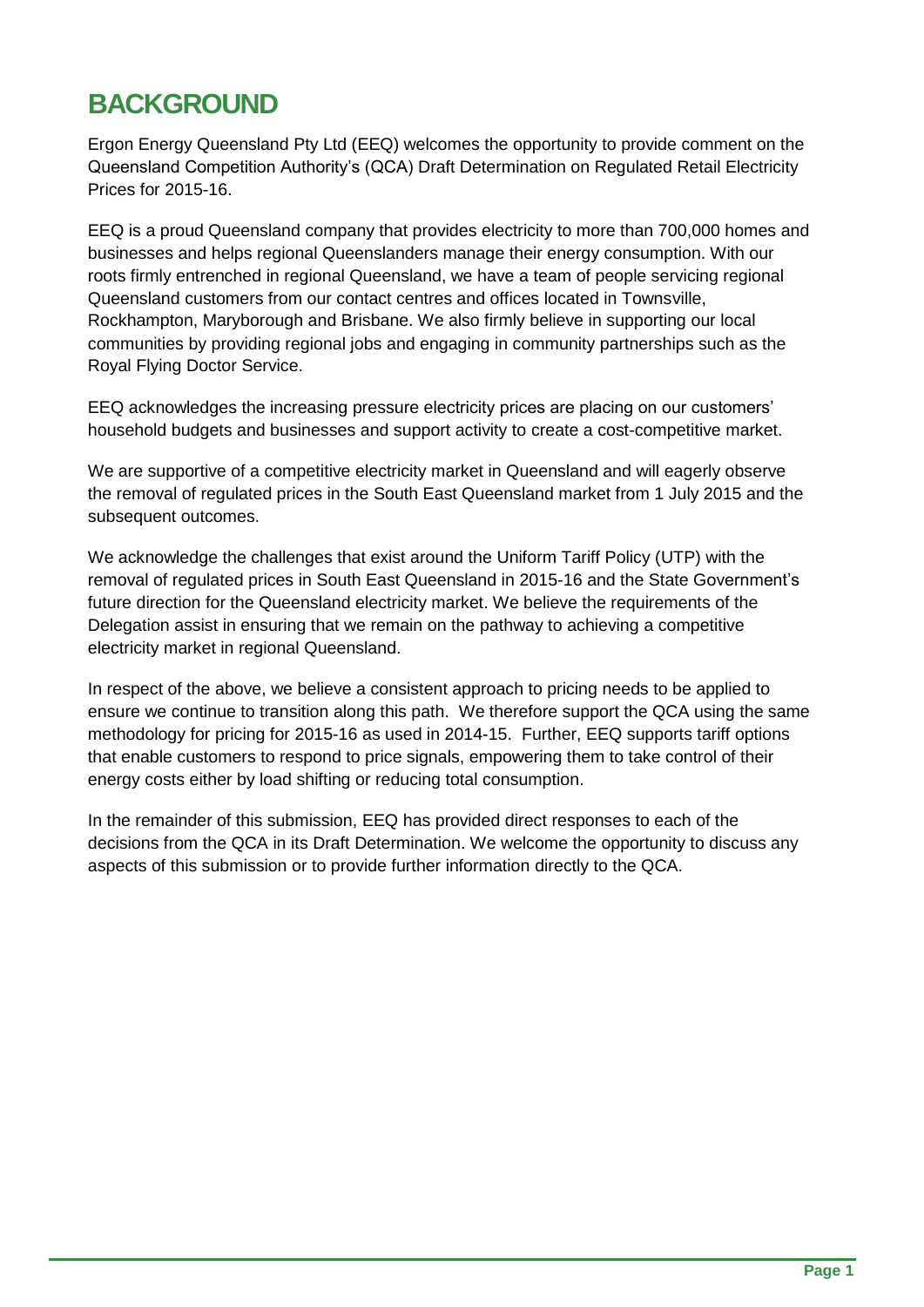# **Section 2 - Legislative Requirements and Pricing Framework**

# **2.2.1 Residential and small business customers – Cost Base**

Our draft decision is to continue to set notified prices based on the cost of supply in south east Queensland.

# Response

EEQ supports this approach by the QCA on the basis that it is consistent with the UTP. However, EEQ's position remains that ultimately regional pricing structures should reflect EECL's tariff structures, but be appropriately supported by the UTP.

Affordability remains a key priority for EEQ and its customers, who continue to expect the electricity industry to operate in a manner that provides them with access to affordable electricity that meets their changing needs.

# **2.2.1 Residential and small business customers – Framework to determine notified prices**

Our draft decision is to determine notified prices based on reasonable expectations of standing offer prices in south east Queensland. We will apply this approach by estimating the costs of supply in south east Queensland and adding a standing offer margin of 5% of total costs.

We will estimate the costs of supply for each retail tariff in accordance with an N+R cost build‐up approach, where we treat the N (network cost) component as a pass‐through and determine the R (energy and retail cost) component.

# Response

As noted in our response to the QCA's interim consultation, EEQ supports the QCA's approach of setting notified prices for 2015-16 based on a reasonable expectation of South East Queensland price levels.

#### **2.2.2 Large business customers**

Consistent with previous determinations, our draft decision is to set notified prices for large business customers based on the lowest costs of supply in regional Queensland, which is Ergon Distribution's east pricing zone, transmission region one. We will also continue to estimate the costs of supply for each retail tariff in accordance with an N+R cost build‐up approach, which is consistent with our approach to setting notified prices for residential and small business customers, as discussed above.

# Response

EEQ supports maintaining the 2014-15 approach in line with the Queensland Government's UTP of using East Transmission Zone 1 Network costs for large business customers.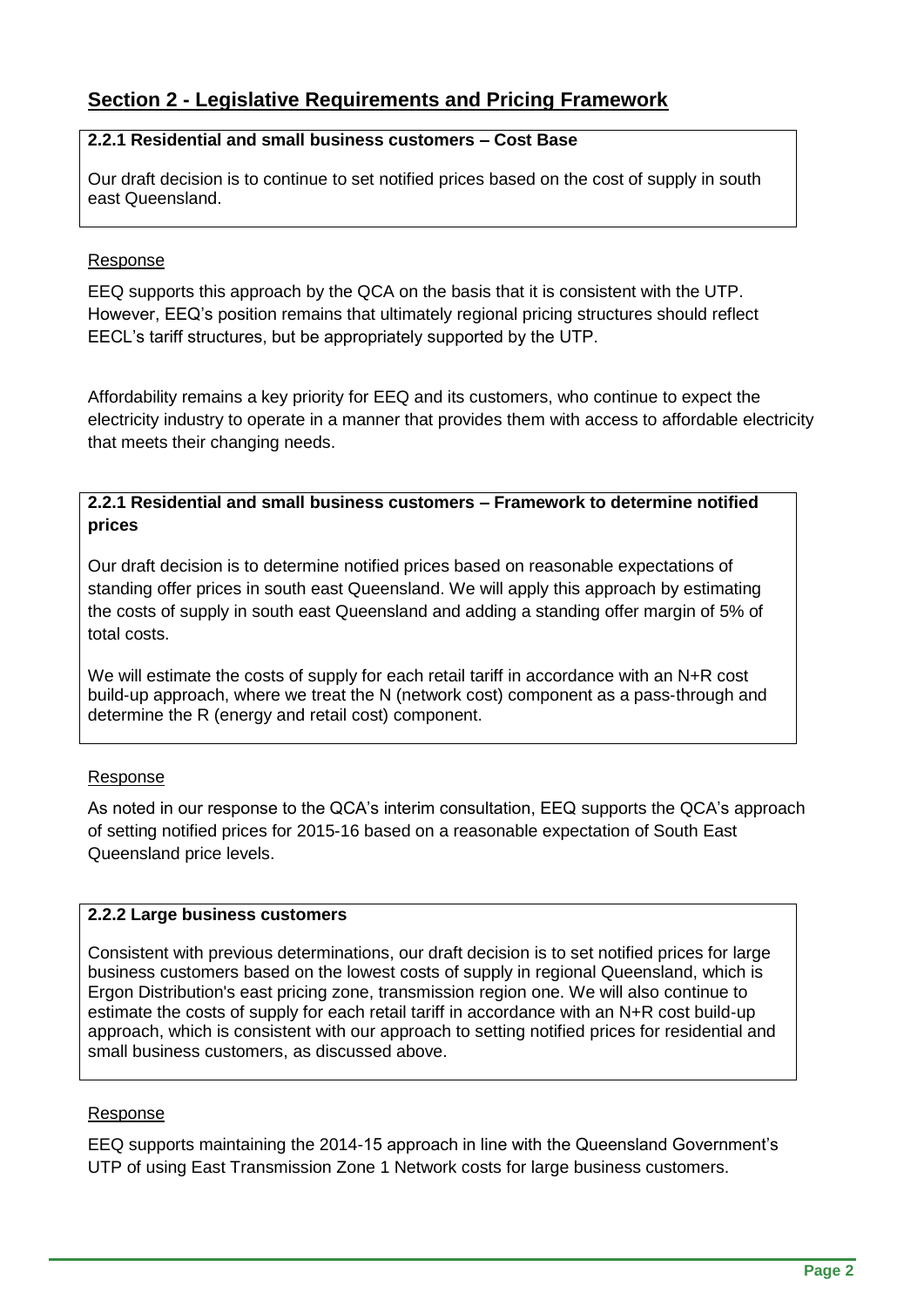# **Section 3 – Network Costs**

# **3.2.2 Applying Ergon Distribution tariff structures to time-of-use tariffs**

Our draft decision is to apply option two to determine network charges for the time‐of‐use tariffs. We consider that this option provides a greater incentive for customers to move to time‐of‐use tariffs and the least customer impacts.

We note that customers can move between tariffs 11 and 12 twice a year without penalty. As a result, customers may take advantage of the off‐peak rate in the Ergon Distribution based tariff 12 for the non‐summer months and avoid the higher tariff 12 peak rate over the summer months by reverting to tariff 11. Over a year, this could result in customers paying less for network services than customers in south east Queensland, which may be inconsistent with the uniform tariff policy. It may also result in the time‐of‐use signals being ineffective at encouraging more efficient use of the network. However, it may encourage more customers to move to tariff 12 than if stricter conditions on tariff changes were imposed. These issues may also be relevant to the small business customer tariffs, because we understand that customers are charged a relatively modest fee after the first tariff change in a year.

We will consider whether stricter conditions should apply for the final determination and welcome comments from stakeholders on this issue.

On the basis of our assessment of customer impacts, we consider that tariff 12 can be moved to the Ergon Distribution structure without any transitional arrangements. However, as the impacts on some tariff 22 customers are more significant, we propose retaining the existing tariff 22 (based on the Energex tariff structure) for two years and allowing customers to voluntarily move to the new tariff during that period. Tariff 22 will be closed to new customers, meaning that only customers already on this tariff will be allowed to continue accessing it.

Ergon Distribution and Ergon Retail noted that meters would need to be re‐programmed or replaced to enable Ergon Distribution structures to be used for time‐of‐use tariffs. They advised that it would be possible to achieve this by 1 July 2015 for the small number of customers on tariff 12, but that it would not be possible for all customers on tariff 22. As we have decided that the existing tariff 22 will be retained for two years due to customer impacts, we expect that this will provide sufficient time for Ergon Distribution to make the required metering changes to enable all customers to transition to the new tariff by 1 July 2017.

As tariff 22 will be retained, the new retail tariff based on Ergon Distribution's tariff structures will be tariff 22A.

# Response

EEQ supports the QCA's position of encouraging customers to utilise TOU tariffs where this will provide an incentive for more efficient behaviour and certainty for all participants. However, the customer's capacity and willingness to regularly switch is untested in a 'real life' scenario and therefore caution is needed to ensure customers are not exposed to 'unexpected' cost outcomes.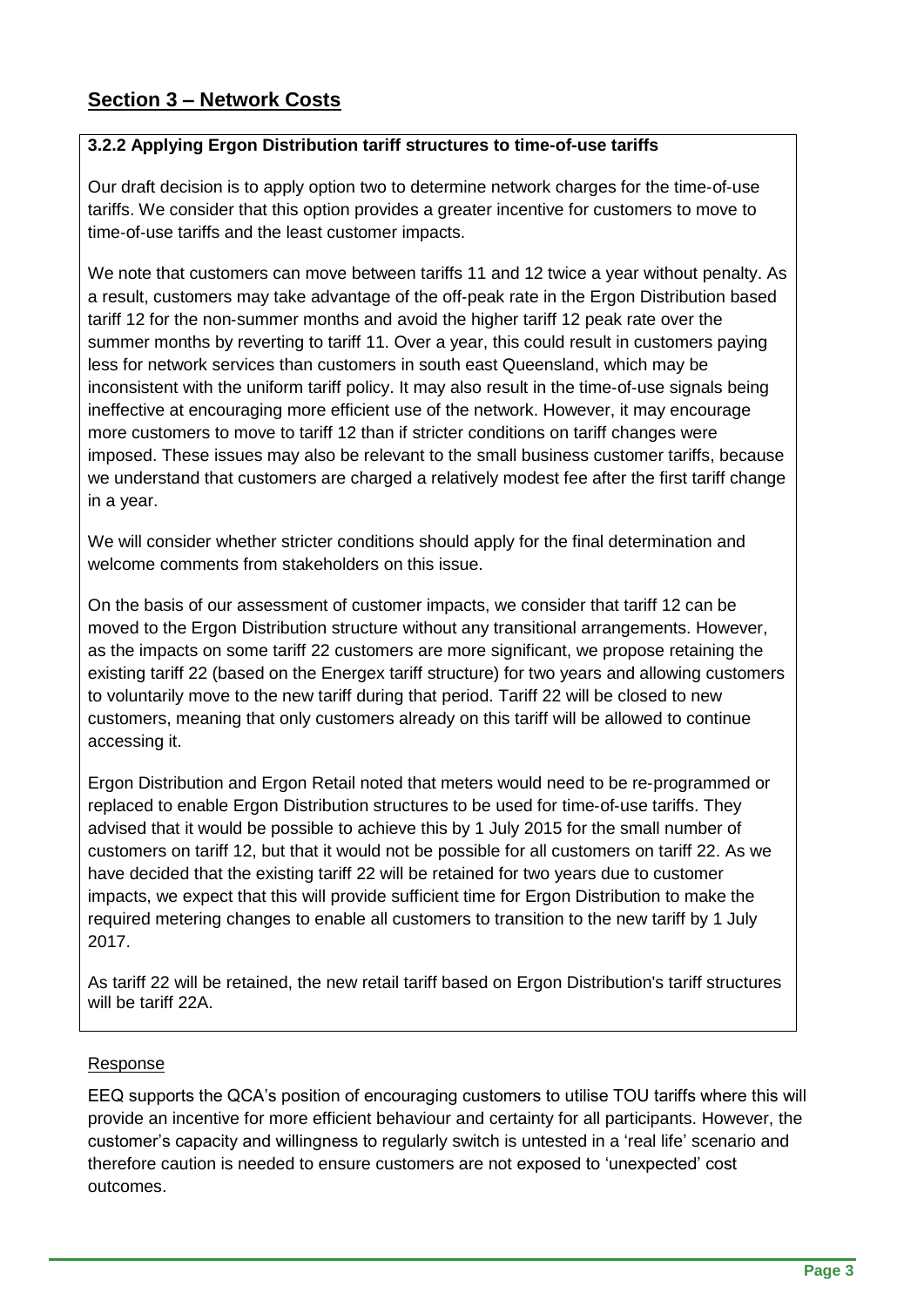Under the N+R approach, network tariff terms and conditions should be replicated into the retail tariff terms and conditions. Conditions for network tariff switching should therefore be replicated at the retail tariff level to ensure that the network switching terms and conditions are not altered by the retail tariff terms and conditions.

EEQ supports the QCA approach of allowing a two year transition period to transfer customers to tariff 22A. EEQ believe this will provide sufficient time for a targeted roll-out of meters to relevant customers if this is supported by an appropriate regulatory environment. EEQ considers it is critical to take into account the requirements on Ergon Network concerning the meter roll-out in defining the conditions for the transfer of customers to tariff 22A.

# **3.2.3 Tariff 13 and 41**

Our draft decision is to remove retail tariff 13 from the tariff schedule, which means that customers will no longer have access to this tariff. We will retain tariff 41.

# Response

EEQ supports the removal of tariff 13 as it is noted that a very small number of customers are currently using this tariff and the alternative tariff is not expected to materially impact those customers.

EEQ supports the QCA's approach of retaining tariff 41 on the basis that a large number of customers would be worse off under the alternative tariff.

# **Section 4 – Energy Costs**

#### **4.1 Wholesale Energy Costs**

#### Response

EEQ supports the QCA's approach to determining wholesale energy costs. In particular, EEQ supports a continuation of the hedging based approach applied in a consistent methodology.

# **4.2 Other Energy Costs**

While the LRET scheme is under review, at present the annual target is determined on the basis of achieving the goal of sourcing 41,000 GWh of electricity from large‐scale renewable generation by 2020. After considering issues raised in submissions, and advice from ACIL Allen, we remain of the view that the market-based approach, using the most up to date targets and price information published by AFMA, is the most transparent approach and is likely to produce the most reliable estimate of costs to be incurred by retailers in 2015–16. Retaining a consistent approach for 2015–16 will also provide certainty to stakeholders.

We accept ACIL Allen's advice on this matter and its LRET cost estimates, which are outlined in Table 7. We expect to update these cost estimates for the final determination based on the binding RPP for 2015, which is expected to be published by 31 March 2015.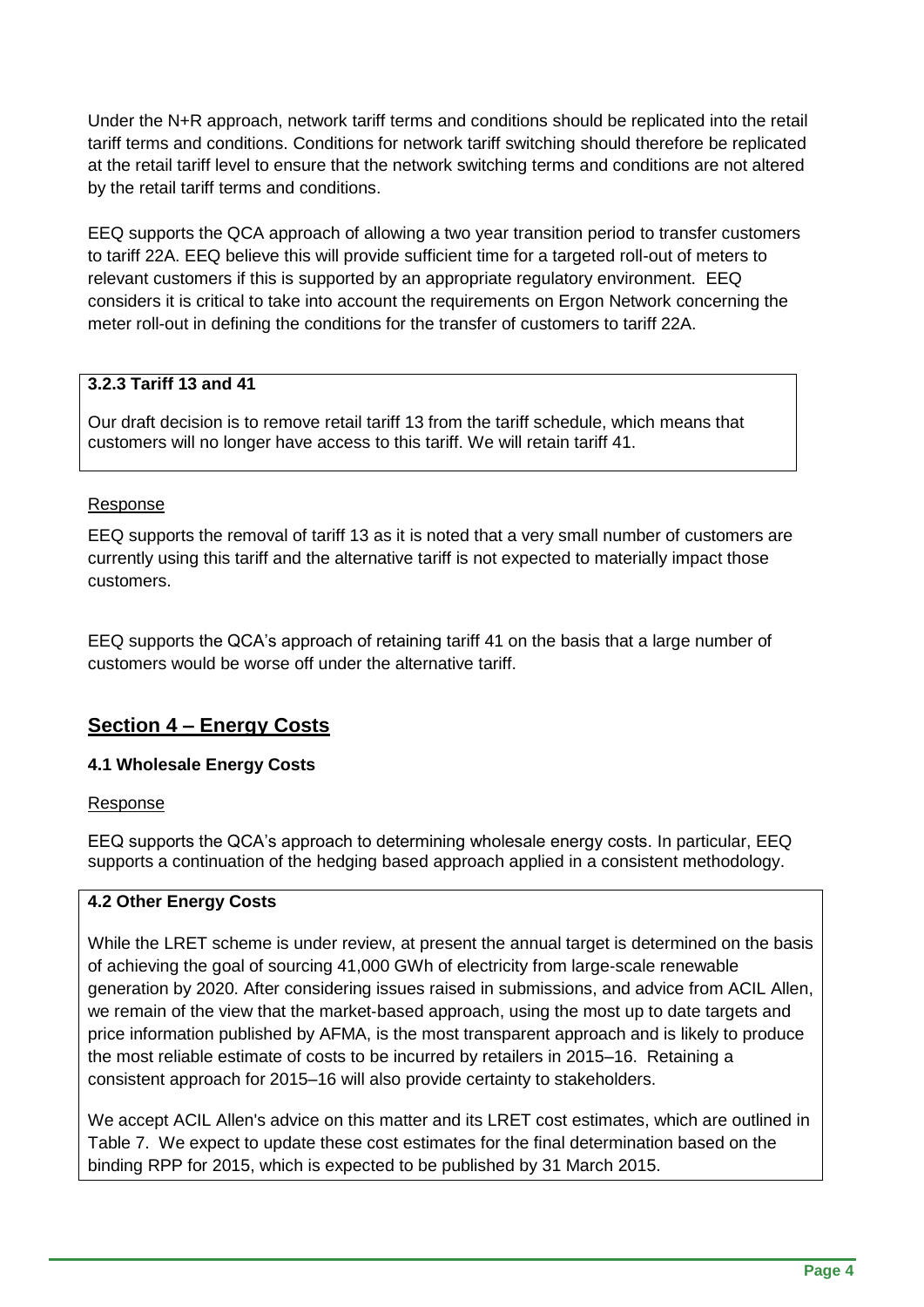For the 2014–15 determination, ACIL Allen estimated SRES costs using the binding 2014 small‐ scale technology percentage (STP) target for the first half of the pricing period and the latest available non‐binding 2015 STP target for the second half of the pricing period.

ACIL Allen recommended retaining its approach to estimate SRES costs and basing its estimate on the latest available non‐binding STP targets, as the binding STP for 2015 has not yet been published. We expect to update these cost estimates for the final determination using the binding STP for 2015, which is due to be published by 31 March 2015, and the latest nonbinding STP for 2016.

EEQ supports a market based approach for determining LRET Costs. However, the ACIL Allen methodology does not adequately consider the regulatory uncertainty that has clearly been present during the RET Review during 2014 and the subsequent political uncertainty. For an electricity retailer the risk that the scheme might be abolished altogether meant that there were real risks in buying certificates for more than the 2014 surrender requirements. Many retailers would have delayed buying certificates for 2015 and 2016 requirements until, hopefully, there was more regulatory certainty. In particular, the period of very low LRET prices from February 2014 to July 2014 during the RET review period should be considered a period of market disruption and not given equal weight to other more stable market periods.

EEQ suggests that LRET prices during this period of market disruption not be used for determining the LRET costs for an electricity retailer for 2015 and 2016. Current market prices are now well above the LRET costs suggested in the draft determination and are more representative of the LRET costs of an electricity retailer for these years.

# **Section 5 - Retail Costs**

# **5.1.1 Approach to estimating ROC**

We have decided to continue to use a benchmarking approach to determine the ROC allowances for 2015–16 notified prices.

# Response

EEQ supports the QCA's proposal to continue with the benchmarking approach.

# **5.1.2 Implementing the benchmarking approach – Establishing a benchmark allowance for residential and small business customers**

We have decided to maintain the 2014–15 ROC allowance (including CARC) in real terms and will again include an allowance for regulatory fees (see below).

# Response

EEQ acknowledges that in making its determination, the QCA is required under the *Queensland Electricity Act 1994* to consider competition and National Competition Policy requirements.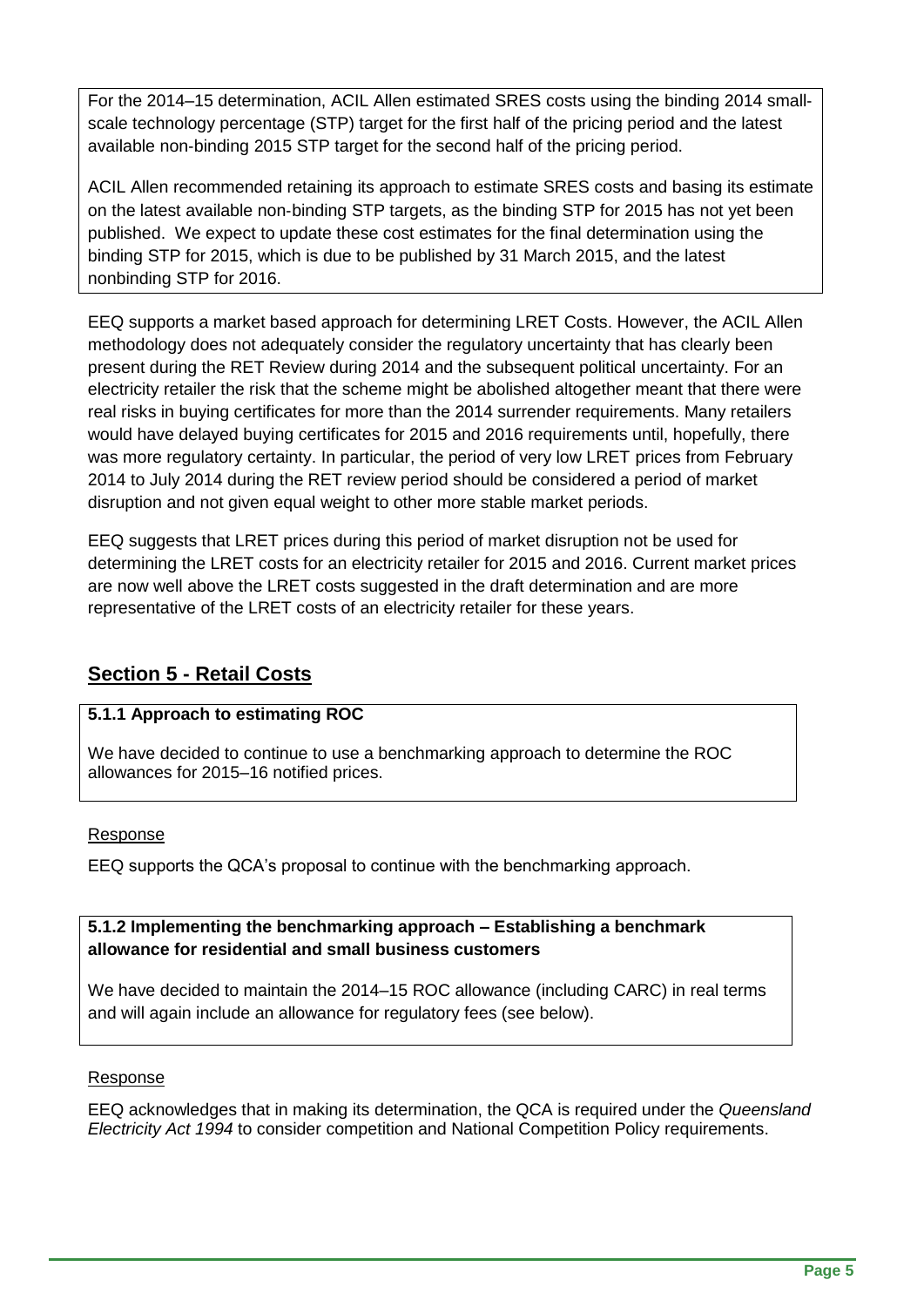We support the retention of the CARC allowance as it remains a key component of retail tariff pricing and ensures that we do not deviate from the transition path which would allow an effective competitive market to develop further in regional Queensland.

# **5.1.2 Implementing the benchmarking approach – stablishing ROC allowances for large business customers**

As we are not aware of any new evidence with which to update our estimates for 2015–16, we have maintained the 2014–15 allowances for large and very large business customers in real terms, and will again include an additional allowance for regulatory fees (see below).

# Response

EEQ supports the QCA's proposal to continue with the 2014-15 benchmarking allowances for 2015-16.

# **5.1.2 Implementing the benchmarking approach – Regulatory Fees**

We have included an allowance for regulatory fees of \$0.23 per customer for residential and small business customers and \$3.00 per customer for large business customers.

#### Response

EEQ supports the QCA's proposal to continue with the 2014-15 benchmarking allowances for 2015-16.

# **5.2 Retail Margin**

We have continued to apply the benchmarking approach to estimate the retail margin and to calculate the retail margin as a percentage of total costs.

We have continued to set the retail margin at 5.7% of total costs, inclusive of the margin, and have applied it equally (on a percentage basis) to each component of each retail tariff.

#### Response

EEQ supports the QCA's proposal for retail margin.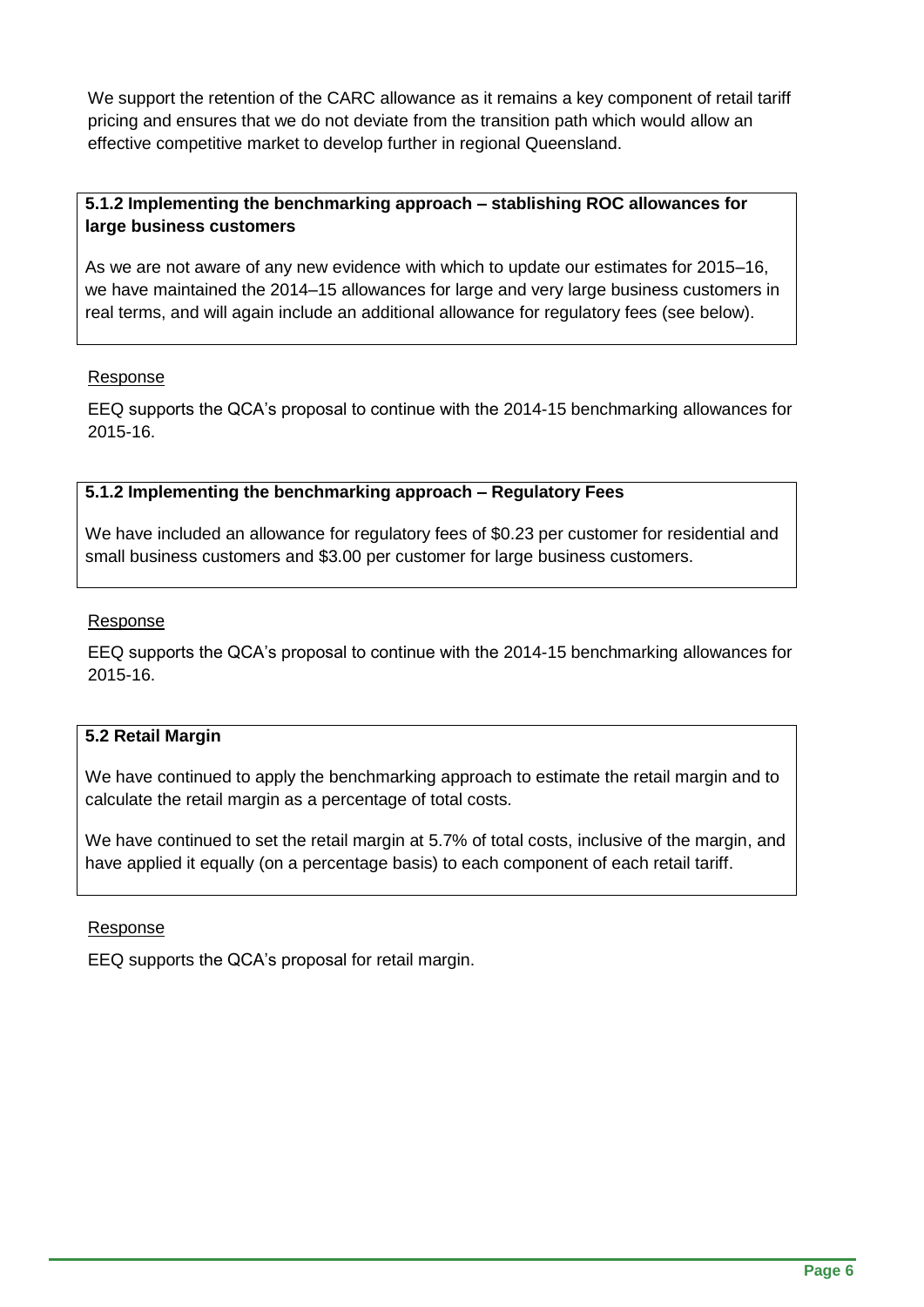# **Section 6 Competition and Headroom**

# **6.1 Competition and Headroom**

Our draft decision is to continue to include an allowance for headroom in notified prices for large business customers and to maintain the allowance at 5% of costs.

### Response

EEQ acknowledges that in making its determination, the QCA is required under the *Queensland Electricity Act 1994* to consider competition and National Competition Policy requirements.

We support the retention of the headroom allowance as it remains a key component of retail tariff pricing and ensures that we do not deviate from the transition path which would allow an effective competitive market to develop further in regional Queensland.

# **6.2.1 Pass-through arrangements for 2015-16**

Our draft decision is to continue to consider passing through differences in SRES costs, where the amounts provided in our 2014–15 determination are found to be materially understated or overstated as a result of differences between the non‐binding and binding STPs.

We will revisit the need for any pass-through adjustment in our final determination when the binding STP is released.

#### Response

EEQ supports maintaining the current arrangement for pass through of SRES.

# **Section 7 - Transitional Arrangements**

# **7.1 Re-Balancing the fixed and variable charges in Tariff 11**

Our draft decision is to complete the rebalancing of the fixed and variable components of tariff 11, so that it reflects the costs of supply in south east Queensland.

#### Response

EEQ supports the decision to complete the rebalancing process for fixed and variable components of tariff 11 in order to complete the process of removing this form of crosssubsidisation, and to allow customers to make informed choices about their energy supply. However we do note that this rebalancing is likely to leave some customers worse-off than if the existing arrangement were maintained. EEQ will work with affected customers to ensure customers are aware of the impact, and where feasible, provide options to better manage their bill.